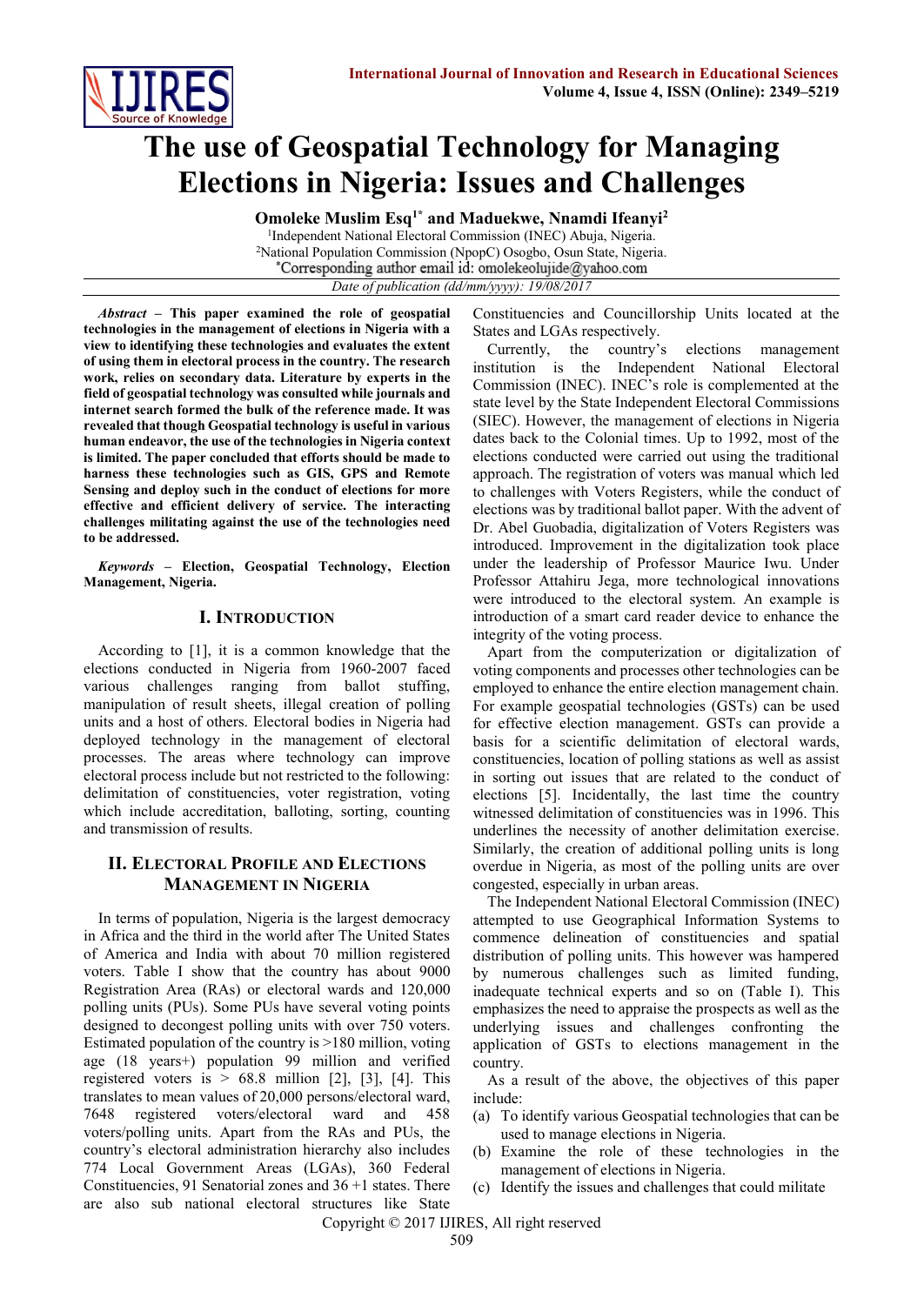

against the application of these technologies.

### **III. METHODS**

The paper applied an electoral systems specific GST search criteria to web based and hard literature sources to collect information on the application of GST to election. The search criteria relate to each of the three objectives of the paper. The procedure yielded information for the characterization of GSTs, description of their application to election management in Nigeria including a situation analysis showing the current status, prospect and challenges of the application.

| <b>Electoral</b><br><b>Hierarchy</b>              | Value   | <b>Electoral Demographics</b>                         | Value       |  |  |
|---------------------------------------------------|---------|-------------------------------------------------------|-------------|--|--|
| National                                          | 1       | National Population<br>$(2016)$ Estimate):            | 180,000,000 |  |  |
| <b>States</b>                                     | 37      | Estimated Voting Age (18)<br>years +) Population: *** | 99,000,000  |  |  |
| Senatorial<br>Zones                               | 91      | Verified Number of<br>Registered Voters: ****         | 68,833,000  |  |  |
| Federal<br>Constituencies                         | 360     | Mean Population/Ward:                                 | 20,000      |  |  |
| LGAs                                              | 774     | Mean Estimated<br>Population/Ward:                    | 11,000      |  |  |
|                                                   |         | Mean Registered Voters/<br>Ward:                      | 7,648       |  |  |
| Registration<br>Areas/Wards *                     | 9,000   | Mean Polling Units/Electoral<br>Ward:                 | 17          |  |  |
| Polling Units**                                   | 150,000 | Mean Registered<br>Voters/Polling Unit:               | 458         |  |  |
| ****<br>***55% of National Population<br>*۱<br>41 |         |                                                       |             |  |  |

## **IV. GSTS: CHARACTERISTICS AND APPLICATION TO ELECTION MANAGEMENT**

Geospatial Technology (GST) has been applied in several sectors of the economy such as transportation, construction, banking and finance, natural resources management, elections, weather forecast, research, monitoring and evaluation, social networking, tourism, shopping and a host of others. Given the characteristics of the electoral operations, it is obvious that geospatial technology can play an important role in the management of elections. Specifically, the technology can provide location-specific information for the management of electoral processes.

Geospatial technologies comprise three main systems namely: Geographic Information System (GIS), Global Positioning and Navigation System (GPNS) and Remote Sensing (RS) (Fig. I). GST can ensure optimal location of polling stations and clear demarcation of catchment areas, and rationalized route planning for conduct of polls. GST enhances the chances of having a real time view of election results.

GIS can be described as a general purpose computer based information system for handling geographical data in digital form in order to capture, store, manipulate, analyze and display diverse set of spatial or geo-referenced data [6]. GIS as a type of geospatial technology (Fig. I) are multi component computer based information systems comprising hardware, software, System-ware and Peopleware for the collection, collation, storage, analysis, and display of spatial or spatially relevant information. GIS includes single user interfaces and organizationally integrated enterprise systems. GIS include spatial data bases of digital maps which store information on various phenomenon and their locations. GIS is one of the most efficient tools for development of any kind of decision support system. Apart from being user-friendly, providing visual access and display, it also features data collection, processing, archiving, analysis and presentation capabilities.

GIS have been identified as one of the  $21<sup>st</sup>$  century tools for communication, information processing and research enhancing abilities in investigating, evaluating, integrating, creating and analyzing issues and information at various locations.



Fig. I. System Types, Components, Linkages and Products of Geospatial Technologies

Global Positioning and Navigation System (GPNS) is a composite system comprising the Global Navigation Satellite System (GNSS) and the complementary Ground Based Navigation System (GBNS) used in navigation and the determination of positions of objects. The Global Positioning System (GPS) is the best known satellite based system for determining the

Remote Sensing (RS) systems are mostly satellite based devices for the continuous collection of data on earth surface features and activities. The best known products of RS systems are imagery of different types and resolution. Data collected through GPNS, RS and other sources can be held, integrated and managed in databases included within a GIS.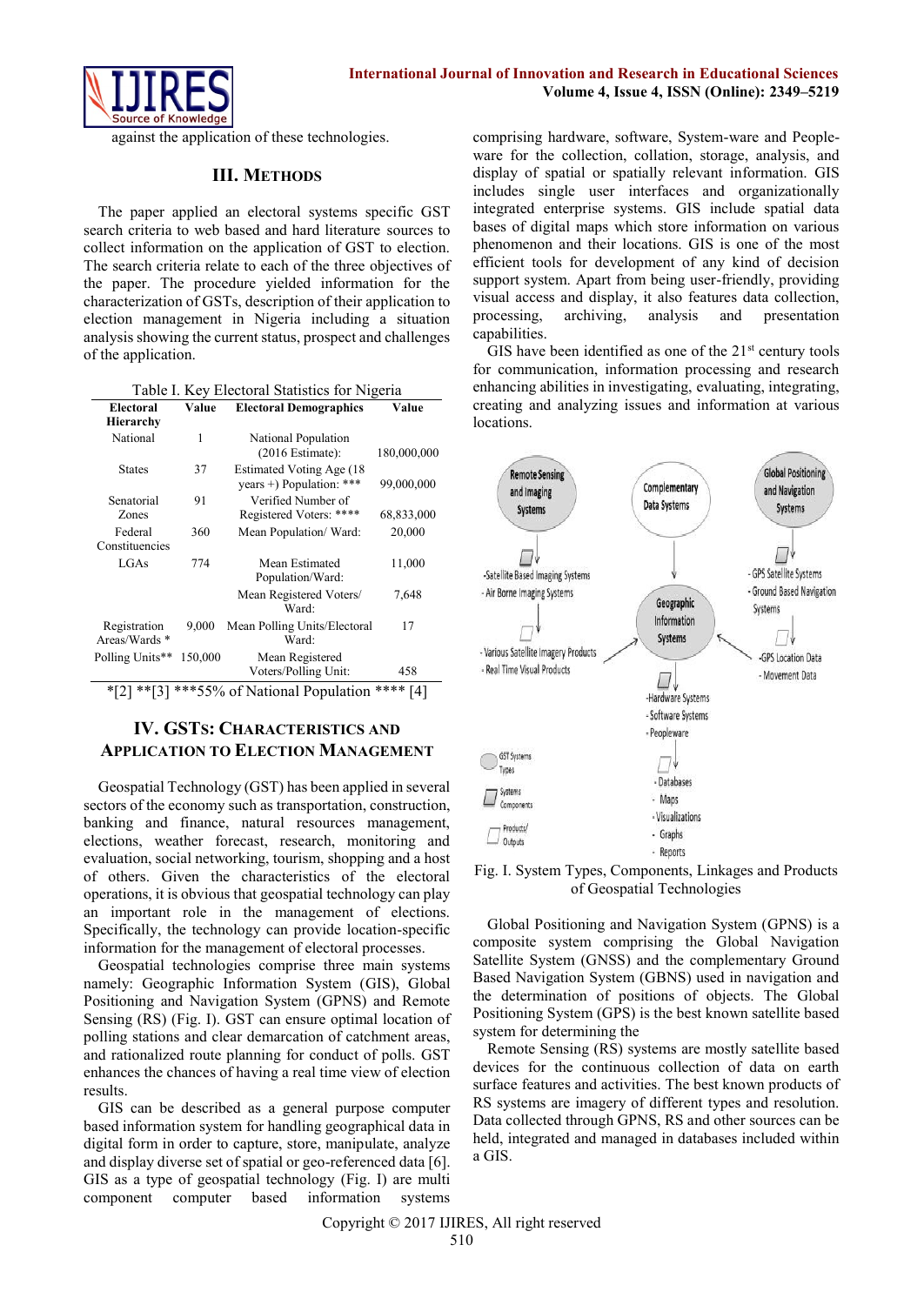

**V. IMPERATIVES OF GEOSPATIAL TECHNOLOGY IN THE NIGERIAN ELECTION MANAGEMENT SYSTEM (EMS)**

Some electoral, geospatial and administrative realities predispose Nigeria to a strong need of geospatial technologies for management of elections. These include:

- i) Strong and persistent challenges on the integrity of the country's electoral process underlining the need to foster credible and acceptable elections in the country [7].
- ii) A large landmass (over 920, 000Km<sup>2</sup>), with various types of geo-ecological terrain posing various challenges to elections and election administration in the country.
- iii) A three tier Federal Structure comprising a Federal Administration, 36 states and federal capital territory and 774 Local Government Areas necessitating a multi-tier (geographical and organizational) electoral administrative structure in the country.
- iv) Over 120,000 polling units and 9000 electoral wards geographically distributed over the country. This indicates the need for accurate and verifiable geolocation of each center and optimal ward delineation and boundary demarcation.

GST has robust capabilities to provide data and systems management functionalities to meet these challenges and enhance the quality of the electoral process as well as the credibility of elections in the country.

# **VI. SITUATION ANALYSIS OF THE APPLICATION OF GSTS TO ELECTION MANAGEMENT IN NIGERIA**

Given the diversity of GST functionality and applicability and the situation in other developing countries, the current level of application of the technology for elections management in Nigeria is limited (Table I). However, there is definite evidence of some application of GST to election management in the country. For example, in a bid to obtain accurate data on the existence and location of all polling centers in the country INEC implemented a project to spatially locate and map (through GPS) all polling centers in the country. The project involved the collection of GPS based location data on all polling centers. Similarly and according to [8], it also involved the development of a Polling Unit (PU) geo-database and GIS for the country's electoral system incorporating spatial queries/ search/ selection as well as display and mapping functionalities.

There is also evidence that INEC awarded a contract for the mapping of all electoral constituencies and wards to accurately locate, delineate and map all electoral wards in the country [9]. Currently, INEC in partnership with the National Population Commission is implementing a High Resolution Satellite image based mapping of electoral wards. This is part of a GST based delineation of census enumeration units applying high resolution image datasets, and GPS and GIS. The project will achieve an integrated multi-level spatial database and GIS. The GIS will encompass various functionalities enhancing the capacity of GST and EMS in the country, including the capacity to display ward level population and electoral data and maps [10].

# **VII. ISSUES AND CHALLENGES ARISING FROM THE USE OF GSTS**

It has already been noted that the level of application of GST to Nigerian EMS is below the potentials of the technology to positively impact on the country's electoral process [11]. This situation arises from a number of issues/challenges confronting the application of GST to elections in Nigeria (Table II). Some of these challenges are fundamental and linked to the lack of understanding and mistrust of sophisticated technologies [12]. Others are linked to the lack of technological capacity. Nigeria, like many African countries, is a technological laggard with undeveloped capability to take advantage of sophisticated technologies like GST. The country through its space program has made forays into high tech areas like satellite technology and the attendant ICT infrastructure which are major GST platforms. However, this effort is still very nascent. Thus, the impact of the Nigerian Satellite (Nigeria-Sat) program on the country's social, economic and political processes is very limited. Lack of sustainable internal technology capacity for robust GST deployment for elections is reflected in limited manpower for software and hardware development and maintenance. This results in the outsourcing of election GST development programs with implications on the cost, manpower development and sustainability.

Table II: Situation Analysis of the Application of Geospatial Technology in the Nigerian Electoral Management System

| GST Type    | Product/Functionalities                                       | <b>Status</b>                                         | Prospects                                               | Challenges                                        |
|-------------|---------------------------------------------------------------|-------------------------------------------------------|---------------------------------------------------------|---------------------------------------------------|
| Remote      | Satellite Imagery                                             | Some evidence of                                      | High potential for application of                       | -High Cost of Image Datasets                      |
| Sensing     | <b>Based Wards Demarcation</b>                                | Application-in collaboration<br>with other Government | High Resolution imagery to<br>ward area demarcation and | -Possible challenges with inadequate<br>personnel |
|             |                                                               | Agencies                                              | mapping.                                                | -Challenges with implementation of                |
|             |                                                               |                                                       |                                                         | relevant regulation                               |
|             | Real time/Near Real time satellite No evidence of application |                                                       | High prospect of use in election                        | -Subject to space Limitations in the              |
|             | Monitoring of electoral Activities                            |                                                       | situations monitoring                                   | country's space technology                        |
| <b>GPNS</b> | GPS based mapping of Polling                                  | Applied in Mapping of                                 | Can be used to update data on                           | -Cost Challenges                                  |
|             | Centers                                                       | Polling Units in 2007                                 | inventory and location of PUs                           | -Terrain Challenges                               |
|             | Tracking of election materials                                | No evidence of application                            | Prospects of being used for                             | -Cost of installing monitoring                    |
|             |                                                               |                                                       | tracking and monitoring of                              | systems                                           |
|             |                                                               |                                                       | electoral materials                                     | -Infrastructural and communications               |
|             |                                                               |                                                       |                                                         | network limitations                               |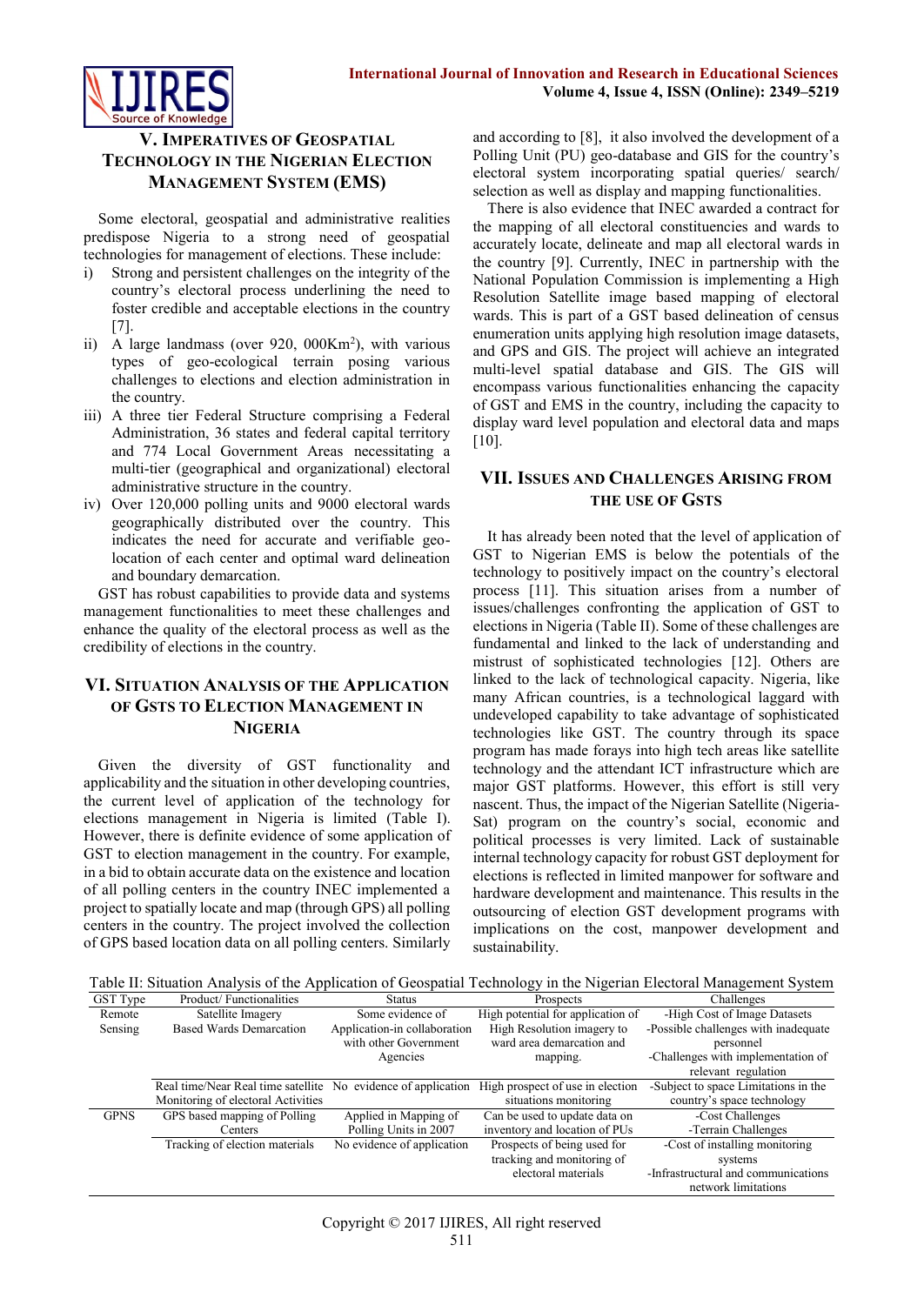

#### **International Journal of Innovation and Research in Educational Sciences Volume 4, Issue 4, ISSN (Online): 2349–5219**

|                 | Source of Knowledge          |                           |                                 |                                      |
|-----------------|------------------------------|---------------------------|---------------------------------|--------------------------------------|
| <b>GST</b> Type | Product/Functionalities      | Status                    | <b>Prospects</b>                | Challenges                           |
| <b>GIS</b>      | <b>Election Decision</b>     | Some evidence of          | More robust/regular application | -Financial challenge                 |
|                 | Support/Management           | application               |                                 | -Weak National ICT Infrastructure to |
|                 |                              |                           |                                 | Support Integrated Multi-Level       |
|                 |                              |                           |                                 | Decision Support Platform            |
|                 | Spatial Database Development | Some evidence of Previous | Opportunities for more Robust   | - Cost of Spatial data Collection,   |
|                 |                              | Application in 2007       | and up to Date Electoral Data   | Processing and Data base             |
|                 |                              |                           | base Development                | Maintenance                          |
|                 | Mapping                      | No Published evidence     | High Opportunities for          | - Cost of Map Production             |
|                 |                              |                           | Application in Electoral Ward   |                                      |
|                 |                              |                           | Mapping and updating            |                                      |

The situation is not helped by the high cost and financial implications of the deployment of the GST technologies. GPS and Satellite technology and products are high cost products. The result is a high cost outlay for effective development or acquisition and deployment especially given the large landmass and diverse terrain of a country like Nigeria. The situation is worsened by the current recession in the country, the depreciation of the local currency and dwindling financial allocation for election management. The situation is further complicated by a weak power and communications infrastructure in the country. GSTs especially their applications to distributed operations like elections are strongly dependent on a robust and functional power and telecommunication infrastructure. Nigeria's power supply situation remains epileptic. The penetration of the country's communications network has improved substantially since the introduction of the GSM platform. However, many areas remain uncovered by GSM and the services are often weak and epileptic in areas that are covered by networks.

Apart from this infrastructural and manpower weaknesses some regulatory and operational challenges impinge on the use of GST in the Nigerian EMS. One is weaknesses in the application of regulations for the delimitation of constituency [13]. Though INEC has a constitutional mandate to carry out periodic reviews of constituencies this has not been implemented faithfully limiting opportunities for the application and updating of GSTs in the electoral system.

## **VIII. FINDINGS**

The paper revealed that;

- 1. Nigerian Elections Management System (EMS) has high potentials for the application of various types of GSTs.
- 2. GSTs have not been extensively used in the conduct of elections in Nigeria.
- 3. GSTs are capital intensive. There is a need for a strong political will to mobilize adequate financial resources for GST implementation in the EMS.
- 4. Similarly, weak ICT and power infrastructures pose serious constraints to the application of GSTs in the EMS.

## **IX. RECOMMENDATIONS**

All arms of the government, particularly the Legislative Arm, should be prepared to make relevant laws to facilitate the application of GSTs in the delin-eation of constituencies.

- 2. Robust Power and ICT infrastructure development is needed to ensure effective deployment of the technologies.
- 3. Strategies for developing relevant technical manpower need to be implemented by INEC for effective GST adoption and use in the elections management system.

## **X. CONCLUSION**

The paper concludes that geospatial technologies can enhance the conduct of elections in Nigeria. However the current level of application GSTs is inadequate. This is due to a number of challenges and limitations. Thus there is a need for policies and strategies to ensure the adoption and deployment of various GSTs in the country's EMS.

#### **REFERENCES**

- [1] Okonjo, I.M. (1974): British Administration in Nigeria, 1900- 1950: A Nigerian view. New York. NOK Publisher.
- [2] INEC (2015): Information Kit for the 2015 Elections, Abuja: INEC.
- [3] Daniel Soni (2014): 2015: INEC creates more 30,027 polling units the Vanguard, August 20, 2014 http://www.vanguardngr.com/2014/08/2015-inec-creates-30027 polling-units/
- [4] Nwafor, Chidi (2015): Publication of the Register of Voters for the 2015 General Elections, Abuja; INEC.
- [5] Oledzki, J.R. (2004). Geoinformatrics: An Integrated spatial tool, Miscellanea Geographica Warszawa, pp. 323-331 (http://www.wgsr.uw.edu.pl/pub/uploads/mcg04/35oledzki.pdf)
- [6] Longley, et al (2004): Geographic Information System and Sciences, 2<sup>nd</sup> ED., Wiley, Chichester.
- [7] Nwanegbo, Jaja C. (2015): Electoral process and Micro Level Rigging in 2915 General Elections in Anambra West and Awka North Local Government Area of Anambra State, Paper submitted to the Two – Day National Conference on – The 2015 General Elections in Nigeria: The Real Issues, June  $17 - 18$ , 2015 by the Electoral Institute (TEI), of the Independent National Electoral Commission (INEC).
- [8] ESRI (2007): Nigerian Voting System Modernized Accessed from [www.esri.com/news/arcnews/summer07articles/nigerian](http://www.esri.com/news/arcnews/summer07articles/nigerian-voting.html)[voting.html](http://www.esri.com/news/arcnews/summer07articles/nigerian-voting.html) 15/06/16.
- [9] Point Blank (2013): Delineation Exercise: INEC Awards Contract for Map of Registration Areas, from [www.pointblanknews.com/.../delimitation -exercise-inec-awards](http://www.pointblanknews.com/.../delimitation%20-exercise-inec-awards-contract-for-map-of-registr%20Accessed%20on%2018/06/17)[contract-for-map-of-registr Accessed on 18/06/17](http://www.pointblanknews.com/.../delimitation%20-exercise-inec-awards-contract-for-map-of-registr%20Accessed%20on%2018/06/17)
- [10] National Population Commission (2016): Draft EAD Manual for the 2017 National Population and Housing Census, Abuja: National Population Commission.
- [11] Udoh Joseph C. (2014) Electoral Mapping and Mass Media: Can Nigeria Learn from USA?. Journal of Educational and Social Research MCSER Publishing, Rome-Italy, Vol. 4 No. 1.
- [12] K linkenberg (2008): Geospatial Technologies and the Geogra- -phies of hope and fear, Annals of the Association of American Geographers, Volume 97, 2007 – Issue 2.INEC Bulletin, August 2014.